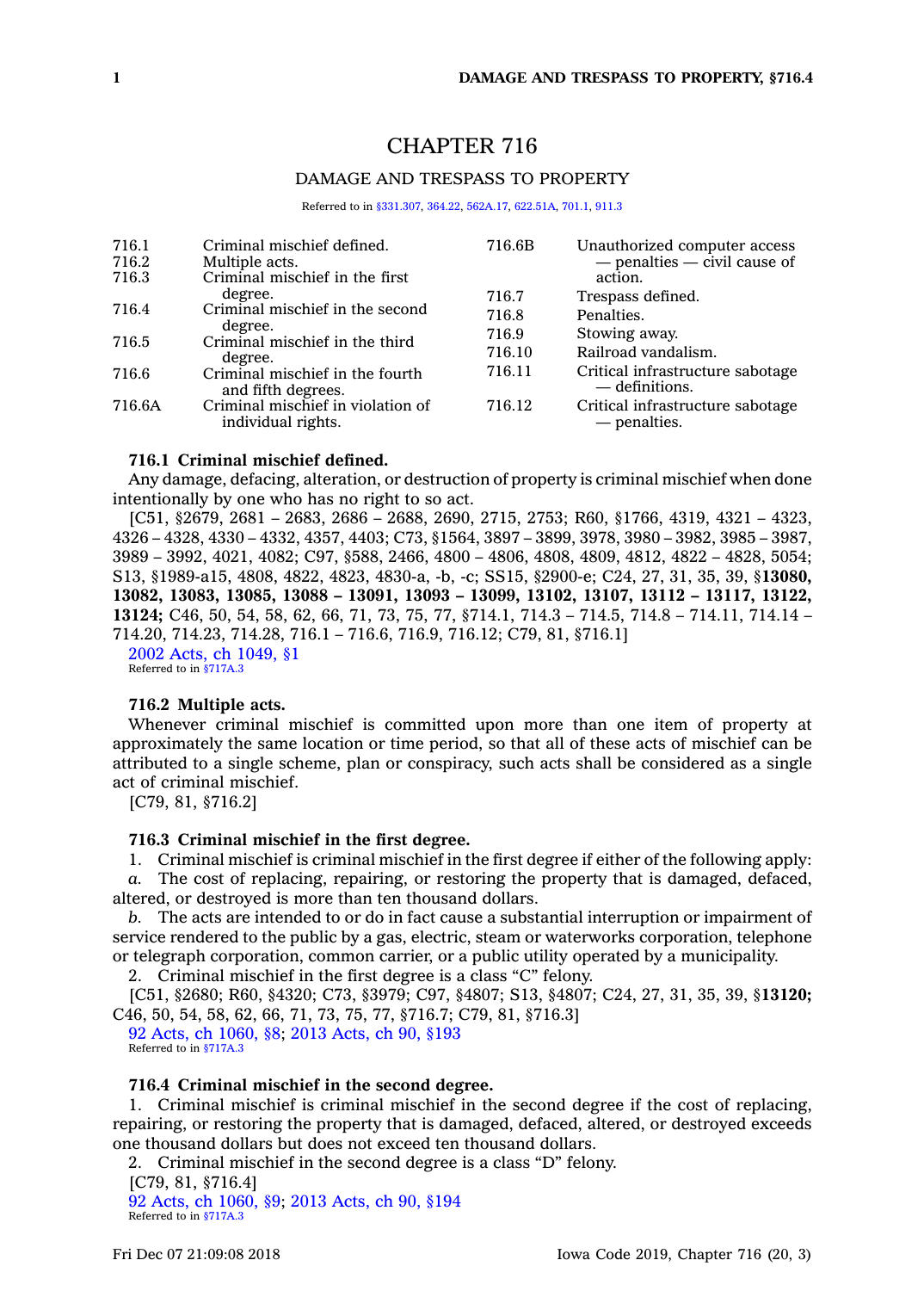# **716.5 Criminal mischief in the third degree.**

1. Criminal mischief is criminal mischief in the third degree if any of the following apply: *a.* The cost of replacing, repairing, or restoring the property that is damaged, defaced,

altered, or destroyed exceeds five hundred dollars, but does not exceed one thousand dollars. *b.* The property is <sup>a</sup> deed, will, commercial paper or any civil or criminal process or other instrument having legal effect.

*c.* The act consists of rendering substantially less effective than before any light, signal, obstruction, barricade, or guard which has been placed or erected for the purpose of enclosing any unsafe or dangerous place or of alerting persons to an unsafe or dangerous condition.

*d.* The person intentionally disinters human remains from <sup>a</sup> burial site without lawful authority.

*e.* The person intentionally disinters human remains that have state and national significance from an historical or scientific standpoint for the inspiration and benefit of the United States without the permission of the state archaeologist.

*f.* The act is committed upon property that consists of <sup>a</sup> device that has the ability to process <sup>a</sup> payment card as defined in section [715A.10](https://www.legis.iowa.gov/docs/code/715A.10.pdf).

2. Criminal mischief in the third degree is an aggravated misdemeanor.

[C51, §2638, 2714, 2746; R60, §4265, 4356, 4396; C73, §3929, 4017, 4075; C97, §4865, 4945, 5043; C24, 27, 31, 35, 39, §**13050, 13100, 13148;** C46, 50, 54, 58, 62, 66, 71, 73, 75, 77, §713.5, 714.21, 718.10; C79, 81, §716.5]

83 [Acts,](https://www.legis.iowa.gov/docs/acts/83/CH0099.pdf) ch 99, §1; 92 Acts, ch [1060,](https://www.legis.iowa.gov/docs/acts/92/CH1060.pdf) §10; 2009 [Acts,](https://www.legis.iowa.gov/docs/acts/2009/CH0041.pdf) ch 41, §169; 2018 Acts, ch [1011,](https://www.legis.iowa.gov/docs/acts/2018/CH1011.pdf) §2 Referred to in [§523I.316](https://www.legis.iowa.gov/docs/code/523I.316.pdf), [716.6A](https://www.legis.iowa.gov/docs/code/716.6A.pdf), [717A.3](https://www.legis.iowa.gov/docs/code/717A.3.pdf) Subsection 1, NEW paragraph f

# **716.6 Criminal mischief in the fourth and fifth degrees.**

1. *a.* Criminal mischief is criminal mischief in the fourth degree if any of the following apply:

(1) The cost of replacing, repairing, or restoring the property that is damaged, defaced, altered, or destroyed exceeds two hundred dollars, but does not exceed five hundred dollars.

(2) The person intentionally injures, destroys, disturbs, or removes any monument, as defined in [section](https://www.legis.iowa.gov/docs/code/355.1.pdf) 355.1, placed on any tract of land, street, or highway, designating any point, course, or line on the boundary of the tract of land, street, or highway, if the monument was placed at such location by <sup>a</sup> land surveyor licensed under [chapter](https://www.legis.iowa.gov/docs/code//542B.pdf) 542B, or by any person directed by <sup>a</sup> licensed land surveyor. A governmental entity and employees of such an entity are exempt from prosecution under this subparagraph for projects performed pursuant to [section](https://www.legis.iowa.gov/docs/code/314.8.pdf) 314.8. A licensed land surveyor and persons under the direction of <sup>a</sup> licensed land surveyor are also exempt from prosecution under this subparagraph for removing an existing monument in order to place an upgraded or more suitable monument in the same location.

(3) The person intentionally injures, destroys, disturbs, or removes any monument that has been established by the national geodetic survey, Iowa geodetic survey, or any county geographic information system for use in the determination of spatial location relative to the specified Iowa state plane coordinate system or precise elevation datum. A governmental entity and employees of such an entity are exempt from prosecution under this subparagraph for projects performed pursuant to [section](https://www.legis.iowa.gov/docs/code/314.8.pdf) 314.8.

*b.* Criminal mischief in the fourth degree is <sup>a</sup> serious misdemeanor.

2. All criminal mischief which is not criminal mischief in the first degree, second degree, third degree, or fourth degree is criminal mischief in the fifth degree. Criminal mischief in the fifth degree is <sup>a</sup> simple misdemeanor.

[C79, 81, §716.6]

83 [Acts,](https://www.legis.iowa.gov/docs/acts/83/CH0099.pdf) ch 99, §2; 92 Acts, ch [1060,](https://www.legis.iowa.gov/docs/acts/92/CH1060.pdf) §11; 99 [Acts,](https://www.legis.iowa.gov/docs/acts/99/CH0153.pdf) ch 153, §14; 2009 [Acts,](https://www.legis.iowa.gov/docs/acts/2009/CH0041.pdf) ch 41, §260; [2010](https://www.legis.iowa.gov/docs/acts/2010/CH1130.pdf) Acts, ch [1130,](https://www.legis.iowa.gov/docs/acts/2010/CH1130.pdf) §1; 2013 [Acts,](https://www.legis.iowa.gov/docs/acts/2013/CH0090.pdf) ch 90, §195 Referred to in [§123.138](https://www.legis.iowa.gov/docs/code/123.138.pdf), [716.6A,](https://www.legis.iowa.gov/docs/code/716.6A.pdf) [717A.3](https://www.legis.iowa.gov/docs/code/717A.3.pdf)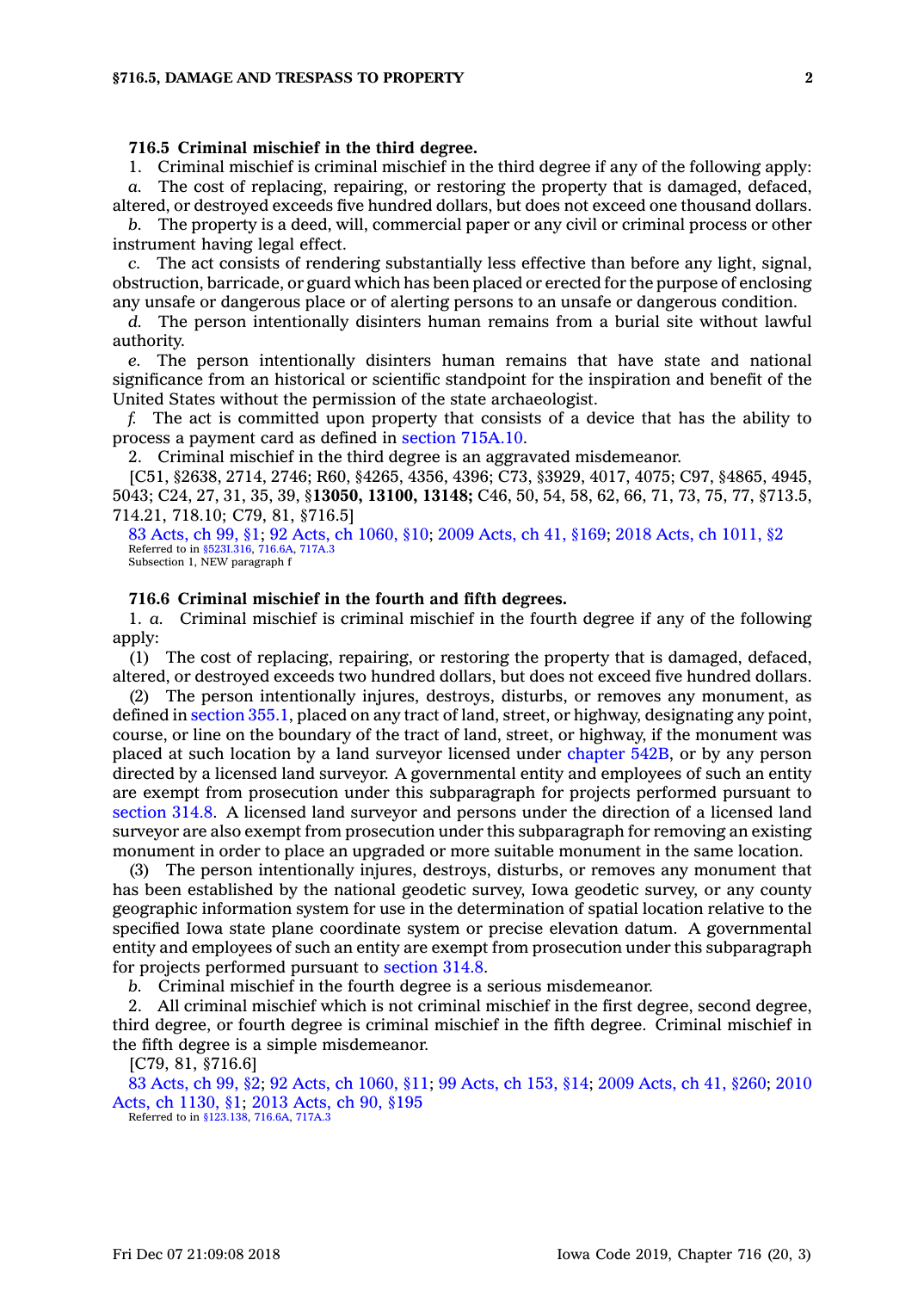# **716.6A Criminal mischief in violation of individual rights.**

A violation of [sections](https://www.legis.iowa.gov/docs/code/716.5.pdf) 716.5 and [716.6](https://www.legis.iowa.gov/docs/code/716.6.pdf), which is also <sup>a</sup> hate crime as defined in [section](https://www.legis.iowa.gov/docs/code/729A.2.pdf) [729A.2](https://www.legis.iowa.gov/docs/code/729A.2.pdf), shall be classified and punished as an offense one degree higher than the underlying offense.

92 Acts, ch [1157,](https://www.legis.iowa.gov/docs/acts/1992/CH1157.pdf) §5 Referred to in [§729A.2](https://www.legis.iowa.gov/docs/code/729A.2.pdf)

### **716.6B Unauthorized computer access — penalties — civil cause of action.**

1. A person who knowingly and without authorization accesses <sup>a</sup> computer, computer system, or computer network commits the following:

*a.* An aggravated misdemeanor if computer data is accessed that contains <sup>a</sup> confidential record, as defined in [section](https://www.legis.iowa.gov/docs/code/22.7.pdf) 22.7, operational or support data of <sup>a</sup> public utility, as defined in [section](https://www.legis.iowa.gov/docs/code/476.1.pdf) 476.1, operational or support data of <sup>a</sup> rural water district incorporated pursuant to [chapter](https://www.legis.iowa.gov/docs/code//357A.pdf) 357A or [504](https://www.legis.iowa.gov/docs/code//504.pdf), operational or support data of <sup>a</sup> municipal utility organized pursuant to [chapter](https://www.legis.iowa.gov/docs/code//388.pdf) 388 or [389](https://www.legis.iowa.gov/docs/code//389.pdf), operational or support data of <sup>a</sup> public airport, or <sup>a</sup> trade secret, as defined in [section](https://www.legis.iowa.gov/docs/code/550.2.pdf) 550.2.

*b.* A serious misdemeanor if computer data is copied, altered, or deleted.

*c.* A simple misdemeanor for any access which is not an aggravated or serious misdemeanor.

2. The prosecuting attorney or an aggrieved person may institute civil proceedings against any person in district court seeking relief from conduct constituting <sup>a</sup> violation of this [section](https://www.legis.iowa.gov/docs/code/716.6B.pdf) or to prevent, restrain, or remedy such <sup>a</sup> violation.

2000 Acts, ch [1201,](https://www.legis.iowa.gov/docs/acts/2000/CH1201.pdf) §11; 2002 Acts, ch [1049,](https://www.legis.iowa.gov/docs/acts/2002/CH1049.pdf) §2; 2003 [Acts,](https://www.legis.iowa.gov/docs/acts/2003/CH0075.pdf) ch 75, §1; 2004 Acts, ch [1049,](https://www.legis.iowa.gov/docs/acts/2004/CH1049.pdf) [§191](https://www.legis.iowa.gov/docs/acts/2004/CH1049.pdf); 2004 Acts, ch [1175,](https://www.legis.iowa.gov/docs/acts/2004/CH1175.pdf) §394

Referred to in [§638.15](https://www.legis.iowa.gov/docs/code/638.15.pdf), [702.1A](https://www.legis.iowa.gov/docs/code/702.1A.pdf) Computer terminology, see §702.1A

### **716.7 Trespass defined.**

1. For purposes of this [section](https://www.legis.iowa.gov/docs/code/716.7.pdf):

*a. "Property"* shall include any land, dwelling, building, conveyance, vehicle, or other temporary or permanent structure whether publicly or privately owned.

*b. "Public utility"* is <sup>a</sup> public utility as defined in [section](https://www.legis.iowa.gov/docs/code/476.1.pdf) 476.1 or an electric transmission line as provided in [chapter](https://www.legis.iowa.gov/docs/code//478.pdf) 478.

*c. "Public utility property"* means any land, dwelling, building, conveyance, vehicle, or other temporary or permanent structure owned, leased, or operated by <sup>a</sup> public utility and that is completely enclosed by <sup>a</sup> physical barrier of any kind.

*d. "Railway corporation"* means <sup>a</sup> corporation, company, or person owning, leasing, or operating any railroad in whole or in part within this state.

*e. "Railway property"* means all tangible real and personal property owned, leased, or operated by <sup>a</sup> railway corporation with the exception of any administrative building or offices of the railway corporation.

*f. "Reasonable expectation of privacy"* means circumstances in which <sup>a</sup> reasonable person would believe that the person could disrobe or partially disrobe in privacy, without being concerned that the person disrobing or partially disrobing was being viewed, photographed, or filmed when doing so.

2. *a. "Trespass"* shall mean one or more of the following acts:

(1) Entering upon or in property without the express permission of the owner, lessee, or person in lawful possession with the intent to commit <sup>a</sup> public offense, to use, remove therefrom, alter, damage, harass, or place thereon or therein anything animate or inanimate, or to hunt, fish or trap on or in the property, including the act of taking or attempting to take <sup>a</sup> deer, other than <sup>a</sup> farm deer as defined in [section](https://www.legis.iowa.gov/docs/code/170.1.pdf) 170.1 or preserve whitetail as defined in section [484C.1](https://www.legis.iowa.gov/docs/code/484C.1.pdf), which is on or in the property by <sup>a</sup> person who is outside the property. This subparagraph does not prohibit the unarmed pursuit of game or fur-bearing animals by <sup>a</sup> person who lawfully injured or killed the game or fur-bearing animal which comes to rest on or escapes to the property of another.

(2) Entering or remaining upon or in property without justification after being notified or requested to abstain from entering or to remove or vacate therefrom by the owner, lessee,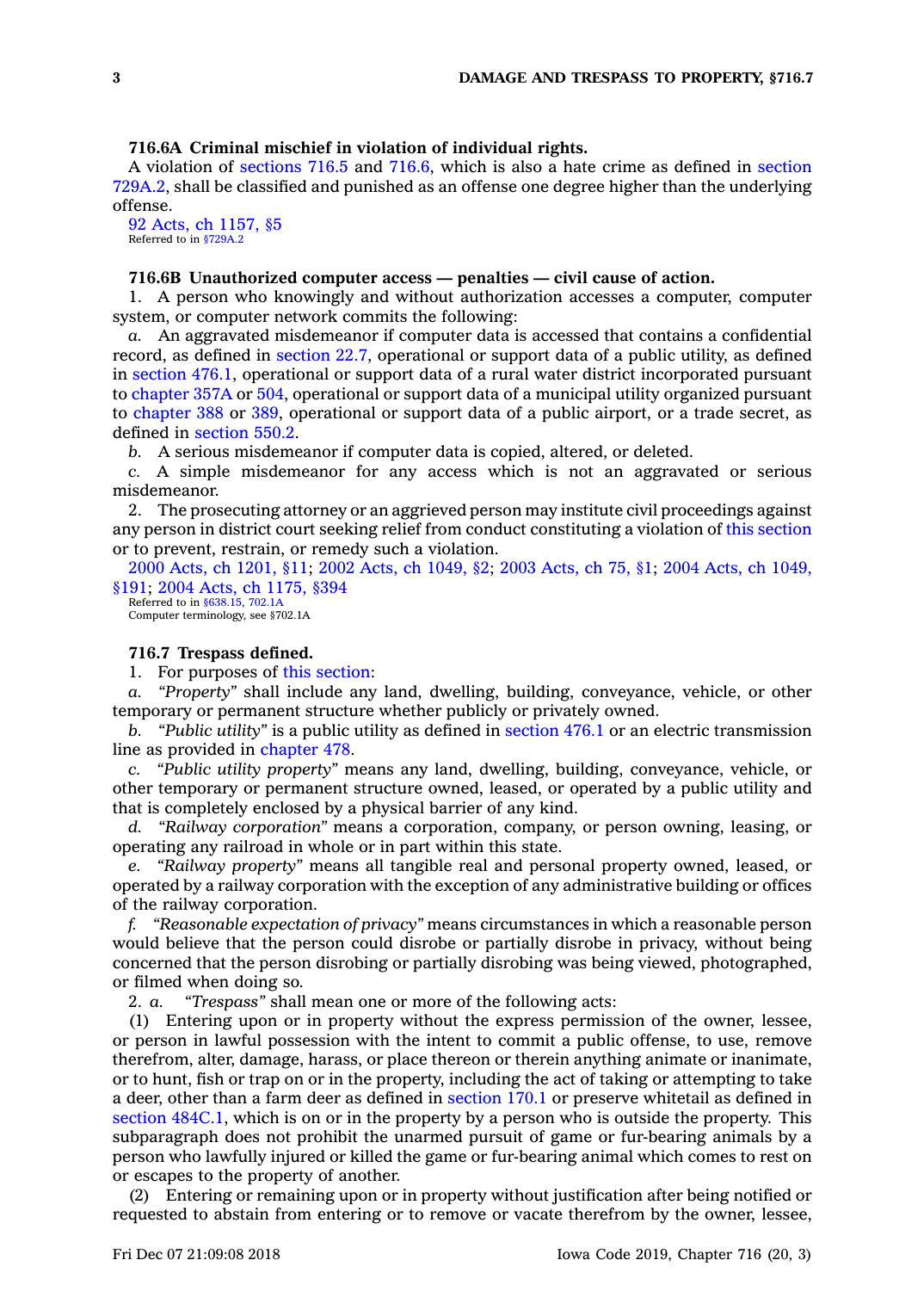or person in lawful possession, or the agent or employee of the owner, lessee, or person in lawful possession, or by any peace officer, magistrate, or public employee whose duty it is to supervise the use or maintenance of the property. A person has been notified to abstain from entering or remaining upon or in property within the meaning of this subparagraph (2) if any of the following is applicable:

(a) The person has been notified to abstain from entering or remaining upon or in property personally, either orally or in writing, including by <sup>a</sup> valid court order under [chapter](https://www.legis.iowa.gov/docs/code//236.pdf) 236.

(b) A printed or written notice forbidding such entry has been conspicuously posted or exhibited at the main entrance to the property or the forbidden part of the property.

(3) Entering upon or in property for the purpose or with the effect of unduly interfering with the lawful use of the property by others.

(4) Being upon or in property and wrongfully using, removing therefrom, altering, damaging, harassing, or placing thereon or therein anything animate or inanimate, without the implied or actual permission of the owner, lessee, or person in lawful possession.

(5) Entering or remaining upon or in railway property without lawful authority or without the consent of the railway corporation which owns, leases, or operates the railway property. This subparagraph does not apply to passage over <sup>a</sup> railroad right-of-way, other than <sup>a</sup> track, railroad roadbed, viaduct, bridge, trestle, or railroad yard, by an unarmed person if the person has not been notified or requested to abstain from entering onto the right-of-way or to vacate the right-of-way and the passage over the right-of-way does not interfere with the operation of the railroad.

(6) Entering or remaining upon or in public utility property without lawful authority or without the consent of the public utility that owns, leases, or operates the public utility property. This subparagraph does not apply to passage over public utility right-of-way by <sup>a</sup> person if the person has not been notified or requested by posted signage or other means to abstain from entering onto the right-of-way or to vacate the right-of-way.

(7) Intentionally viewing, photographing, or filming another person through the window or any other aperture of <sup>a</sup> dwelling, without legitimate purpose, while present on the real property upon which the dwelling is located, or while placing on or retrieving from such property equipment to view, photograph, or film another person, if the person being viewed, photographed, or filmed has <sup>a</sup> reasonable expectation of privacy, and if the person being viewed, photographed, or filmed does not consent or cannot consent to being viewed, photographed, or filmed.

*b. "Trespass"* shall not mean either of the following:

(1) Entering upon the property of another for the sole purpose of retrieving personal property which has accidentally or inadvertently been thrown, fallen, strayed, or blown onto the property of another, provided that the person retrieving the property takes the most direct and accessible route to and from the property to be retrieved, quits the property as quickly as is possible, and does not unduly interfere with the lawful use of the property. This subparagraph does not apply to public utility property where the person has been notified or requested by posted signage or other means to abstain from entering.

(2) Entering upon the right-of-way of <sup>a</sup> public road or highway.

3. This [section](https://www.legis.iowa.gov/docs/code/716.7.pdf) shall not apply to the following persons:

*a.* Representatives of the state department of transportation, the federal railroad administration, or the national transportation safety board who enter or remain upon or in railway property while engaged in the performance of official duties.

*b.* Employees of <sup>a</sup> railway corporation who enter or remain upon or in railway property while acting in the course of employment.

*c.* Any person who is engaged in the operation of <sup>a</sup> lawful business on railway station grounds or in the railway depot.

*d.* Representatives of the Iowa utilities board, the federal energy regulatory commission, or the federal communications commission who enter or remain upon or in public utility property while engaged in the performance of official duties.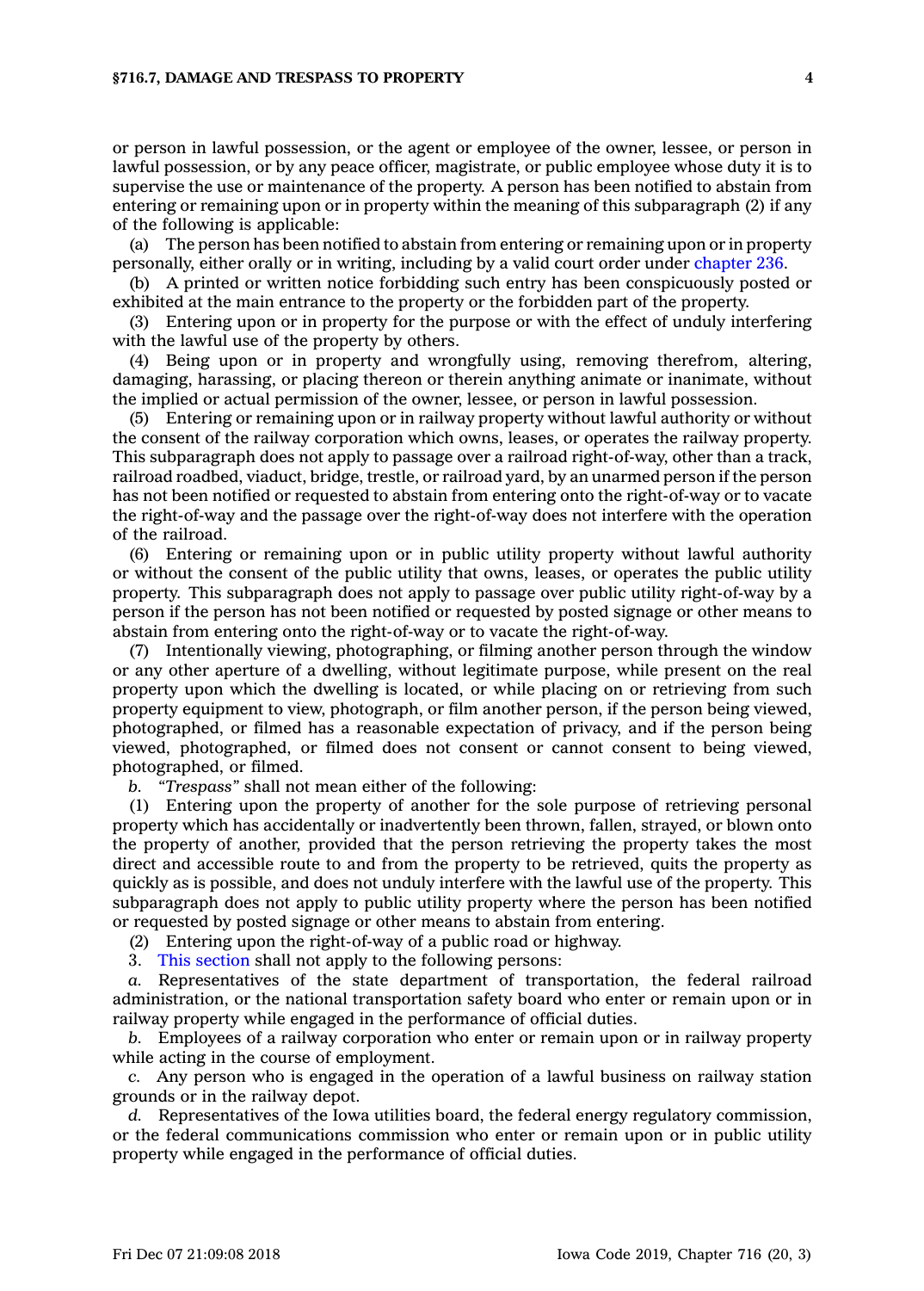*e.* Employees of <sup>a</sup> public utility who enter or remain upon or in public utility property while acting in the course of employment.

[C51, §2684; R60, §4324; C73, §3983; C97, §4793, 4829; C24, 27, 31, 35, 39, §**13086, 13374;** C46, 50, 54, 58, 62, 66, 71, 73, 75, 77, §714.6, 729.1; C79, 81, §716.7; 81 [Acts,](https://www.legis.iowa.gov/docs/acts/1981/CH0205.pdf) ch 205, §1]

88 Acts, ch [1212,](https://www.legis.iowa.gov/docs/acts/88/CH1212.pdf) §1; 98 Acts, ch [1067,](https://www.legis.iowa.gov/docs/acts/98/CH1067.pdf) §1, 2; 2007 [Acts,](https://www.legis.iowa.gov/docs/acts/2007/CH0028.pdf) ch 28, §20; 2011 [Acts,](https://www.legis.iowa.gov/docs/acts/2011/CH0051.pdf) ch 51, §2 – 5; 2013 [Acts,](https://www.legis.iowa.gov/docs/acts/2013/CH0090.pdf) ch 90, §234; 2013 [Acts,](https://www.legis.iowa.gov/docs/acts/2013/CH0140.pdf) ch 140, §77; 2016 Acts, ch [1082,](https://www.legis.iowa.gov/docs/acts/2016/CH1082.pdf) §3, 4; 2017 [Acts,](https://www.legis.iowa.gov/docs/acts/2017/CH0140.pdf) ch 140, [§1](https://www.legis.iowa.gov/docs/acts/2017/CH0140.pdf); 2018 Acts, ch [1026,](https://www.legis.iowa.gov/docs/acts/2018/CH1026.pdf) §174

Referred to in [§232.2](https://www.legis.iowa.gov/docs/code/232.2.pdf), [309.57](https://www.legis.iowa.gov/docs/code/309.57.pdf), [481A.134](https://www.legis.iowa.gov/docs/code/481A.134.pdf), [481A.135](https://www.legis.iowa.gov/docs/code/481A.135.pdf), [716.8](https://www.legis.iowa.gov/docs/code/716.8.pdf)

Subsection 2, paragraph a, subparagraph (2), unnumbered paragraph 1 amended

# **716.8 Penalties.**

1. Any person who knowingly trespasses upon the property of another commits <sup>a</sup> simple misdemeanor punishable as <sup>a</sup> scheduled violation under section 805.8C, [subsection](https://www.legis.iowa.gov/docs/code/805.8C.pdf) 11. A peace officer shall consider arresting and may arrest the person under [section](https://www.legis.iowa.gov/docs/code/805.9.pdf) 805.9, [subsection](https://www.legis.iowa.gov/docs/code/805.9.pdf) 3, paragraph *"c"*, if the person refuses to leave the property after receiving <sup>a</sup> citation or immediately returns to the property after receiving <sup>a</sup> citation, or may arrest the person as otherwise provided under law.

2. Any person committing <sup>a</sup> trespass as defined in [section](https://www.legis.iowa.gov/docs/code/716.7.pdf) 716.7, other than <sup>a</sup> trespass as defined in section 716.7, [subsection](https://www.legis.iowa.gov/docs/code/716.7.pdf) 2, paragraph *"a"*, subparagraph (6), which results in injury to any person or damage in an amount more than two hundred dollars to anything, animate or inanimate, located thereon or therein commits <sup>a</sup> serious misdemeanor.

3. A person who knowingly trespasses on the property of another with the intent to commit <sup>a</sup> hate crime, as defined in section [729A.2](https://www.legis.iowa.gov/docs/code/729A.2.pdf), commits <sup>a</sup> serious misdemeanor.

4. A person committing <sup>a</sup> trespass as defined in [section](https://www.legis.iowa.gov/docs/code/716.7.pdf) 716.7 with the intent to commit <sup>a</sup> hate crime which results in injury to any person or damage in an amount more than two hundred dollars to anything, animate or inanimate, located thereon or therein commits an aggravated misdemeanor.

5. A person who commits <sup>a</sup> trespass while hunting deer, other than <sup>a</sup> farm deer as defined in [section](https://www.legis.iowa.gov/docs/code/170.1.pdf) 170.1 or preserve whitetail as defined in section [484C.1](https://www.legis.iowa.gov/docs/code/484C.1.pdf), commits <sup>a</sup> simple misdemeanor punishable as <sup>a</sup> scheduled violation under section 805.8C, [subsection](https://www.legis.iowa.gov/docs/code/805.8C.pdf) 11. A peace officer shall consider arresting and may arrest the person under [section](https://www.legis.iowa.gov/docs/code/805.9.pdf) 805.9, [subsection](https://www.legis.iowa.gov/docs/code/805.9.pdf) 3, paragraph *"c"*, if the person refuses to leave the property after receiving <sup>a</sup> citation or immediately returns to the property after receiving <sup>a</sup> citation, or may arrest the person as otherwise provided under law. The person shall also be subject to civil penalties as provided in sections [481A.130](https://www.legis.iowa.gov/docs/code/481A.130.pdf) and [481A.131](https://www.legis.iowa.gov/docs/code/481A.131.pdf). A deer taken by <sup>a</sup> person while committing such <sup>a</sup> trespass shall be subject to seizure as provided in section [481A.12](https://www.legis.iowa.gov/docs/code/481A.12.pdf).

6. Any person who commits <sup>a</sup> trespass as defined in section 716.7, [subsection](https://www.legis.iowa.gov/docs/code/716.7.pdf) 2, paragraph *"a"*, subparagraph (6), commits <sup>a</sup> class "D" felony.

7. Any person who commits a trespass as defined in section 716.7, [subsection](https://www.legis.iowa.gov/docs/code/716.7.pdf) 2, paragraph *"a"*, subparagraph (7), commits <sup>a</sup> serious misdemeanor.

[C73, 75, 77, §729.2, 729.3; C79, 81, §716.8]

92 Acts, ch [1157,](https://www.legis.iowa.gov/docs/acts/92/CH1157.pdf) §6; 99 [Acts,](https://www.legis.iowa.gov/docs/acts/99/CH0153.pdf) ch 153, §15, 16; 2007 [Acts,](https://www.legis.iowa.gov/docs/acts/2007/CH0028.pdf) ch 28, §21; 2008 Acts, ch [1161,](https://www.legis.iowa.gov/docs/acts/2008/CH1161.pdf) §21; 2011 [Acts,](https://www.legis.iowa.gov/docs/acts/2011/CH0051.pdf) ch 51, §6, 7; 2013 [Acts,](https://www.legis.iowa.gov/docs/acts/2013/CH0090.pdf) ch 90, §253; 2016 Acts, ch [1082,](https://www.legis.iowa.gov/docs/acts/2016/CH1082.pdf) §5; 2017 [Acts,](https://www.legis.iowa.gov/docs/acts/2017/CH0140.pdf) ch 140, §2, [3](https://www.legis.iowa.gov/docs/acts/2017/CH0140.pdf); 2018 Acts, ch [1026,](https://www.legis.iowa.gov/docs/acts/2018/CH1026.pdf) §175

Referred to in [§29A.42,](https://www.legis.iowa.gov/docs/code/29A.42.pdf) [232.2](https://www.legis.iowa.gov/docs/code/232.2.pdf), [648.1A](https://www.legis.iowa.gov/docs/code/648.1A.pdf), [729A.2](https://www.legis.iowa.gov/docs/code/729A.2.pdf), [805.8C\(11\)](https://www.legis.iowa.gov/docs/code/805.8C.pdf) Subsection 7 amended

### **716.9 Stowing away.**

A person commits the simple misdemeanor offense of stowing away when, without lawful authority or the consent of <sup>a</sup> railway corporation, the person does either of the following:

1. Rides on the outside of <sup>a</sup> train or train component.

2. Rides on the inside of <sup>a</sup> train or train component which is not <sup>a</sup> passenger car. 98 Acts, ch [1067,](https://www.legis.iowa.gov/docs/acts/1998/CH1067.pdf) §3

# **716.10 Railroad vandalism.**

1. A person commits railroad vandalism when the person does any of the following: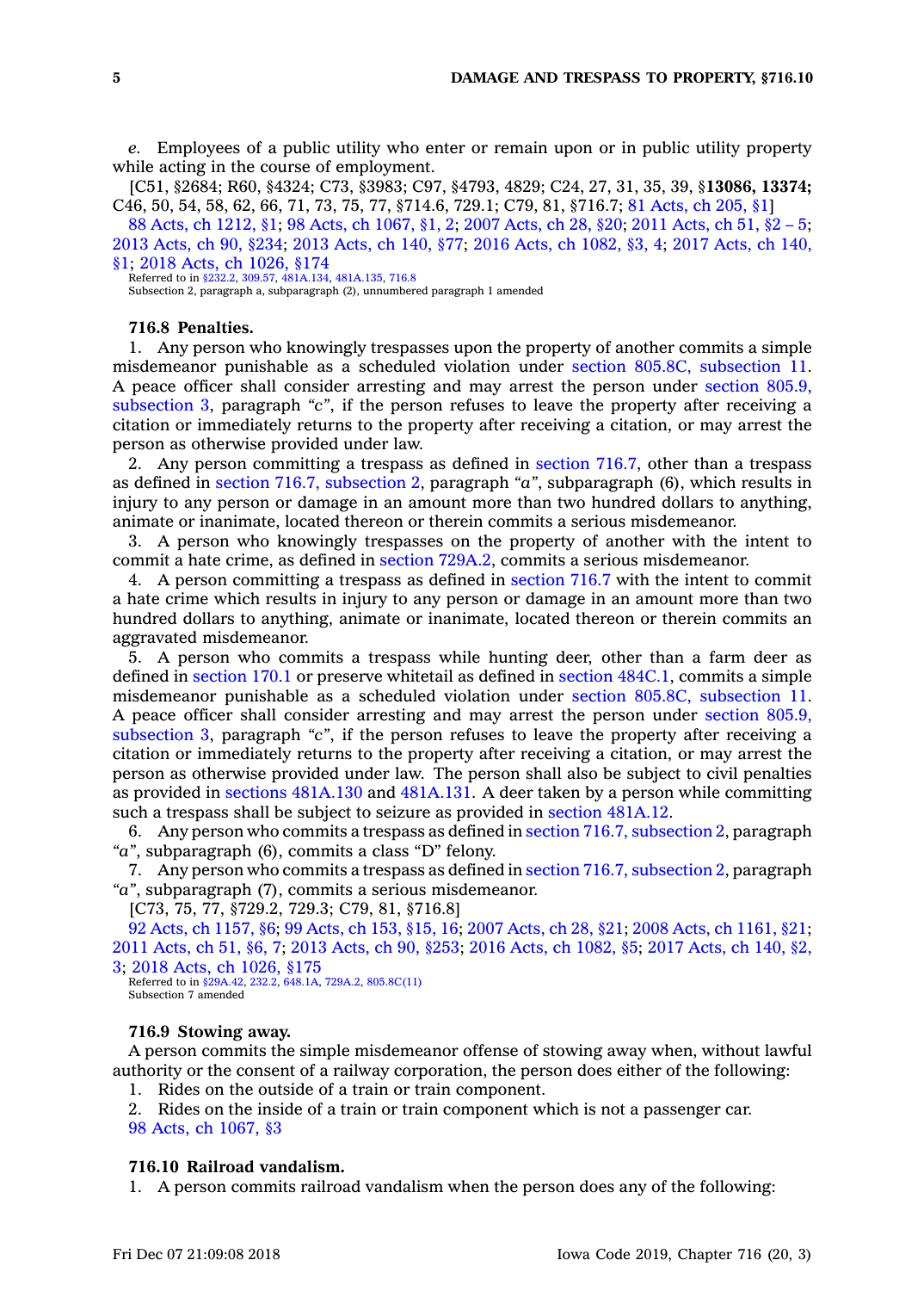*a.* Shoots, fires, or otherwise discharges <sup>a</sup> firearm or other device at <sup>a</sup> train or train component.

*b.* Launches, releases, propels, casts, or directs <sup>a</sup> projectile, missile, or other device at <sup>a</sup> train or train component.

*c.* Intentionally throws or drops an object on or onto <sup>a</sup> train or train component.

*d.* Intentionally places or drops an object on or onto <sup>a</sup> railroad track.

*e.* Without the consent of the railway corporation, takes, removes, defaces, alters, or obscures any of the following:

- (1) A railroad signal.
- (2) A train control system.
- (3) A train dispatching system.
- (4) A warning signal.
- (5) A highway-railroad grade crossing signal or gate.
- (6) A railroad sign, placard, or marker.

*f.* Without the consent of the railway corporation, removes parts or appurtenances from, damages, impairs, disables, interferes with the operation of, or renders inoperable any of the following:

- (1) A railroad signal.
- (2) A train control system.
- (3) A train dispatching system.
- (4) A warning signal.
- (5) A highway-railroad grade crossing signal or gate.
- (6) A railroad sign, placard, or marker.

*g.* Without the consent of the railway corporation, taking, removing, disabling, tampering, changing, or altering <sup>a</sup> part or component of any operating mechanism or safety device of any train or train component.

*h.* Without the consent of the railway corporation, takes, removes, tampers, changes, alters, or interferes with any of the following:

- (1) A railroad roadbed.
- (2) A railroad rail.
- (3) A railroad tie.
- (4) A railroad frog.
- (5) A railroad sleeper.
- (6) A railroad switch.
- (7) A railroad viaduct.
- (8) A railroad bridge.
- (9) A railroad trestle.
- (10) A railroad culvert.
- (11) A railroad embankment.
- (12) Any other structure or appliance which pertains or is appurtenant to <sup>a</sup> railroad.

2. *a.* A person commits railroad vandalism in the first degree if the person intentionally commits railroad vandalism which results in the death of any person. Railroad vandalism in the first degree is <sup>a</sup> class "B" felony. However, notwithstanding section 902.9, [subsection](https://www.legis.iowa.gov/docs/code/902.9.pdf) 1, paragraph *"b"*, the maximum sentence for <sup>a</sup> person convicted under this [section](https://www.legis.iowa.gov/docs/code/716.10.pdf) shall be <sup>a</sup> period of confinement of not more than fifty years.

*b.* A person commits railroad vandalism in the second degree if the person intentionally commits railroad vandalism which results in serious injury to any person. Railroad vandalism in the second degree is <sup>a</sup> class "B" felony.

*c.* A person commits railroad vandalism in the third degree if the person intentionally commits railroad vandalism which results in bodily injury to any person or results in property damage which costs more than ten thousand dollars to replace, repair, or restore. Railroad vandalism in the third degree is <sup>a</sup> class "C" felony.

*d.* A person commits railroad vandalism in the fourth degree if the person intentionally commits railroad vandalism which results in property damage which costs ten thousand dollars or less but more than one thousand dollars to replace, repair, or restore. Railroad vandalism in the fourth degree is <sup>a</sup> class "D" felony.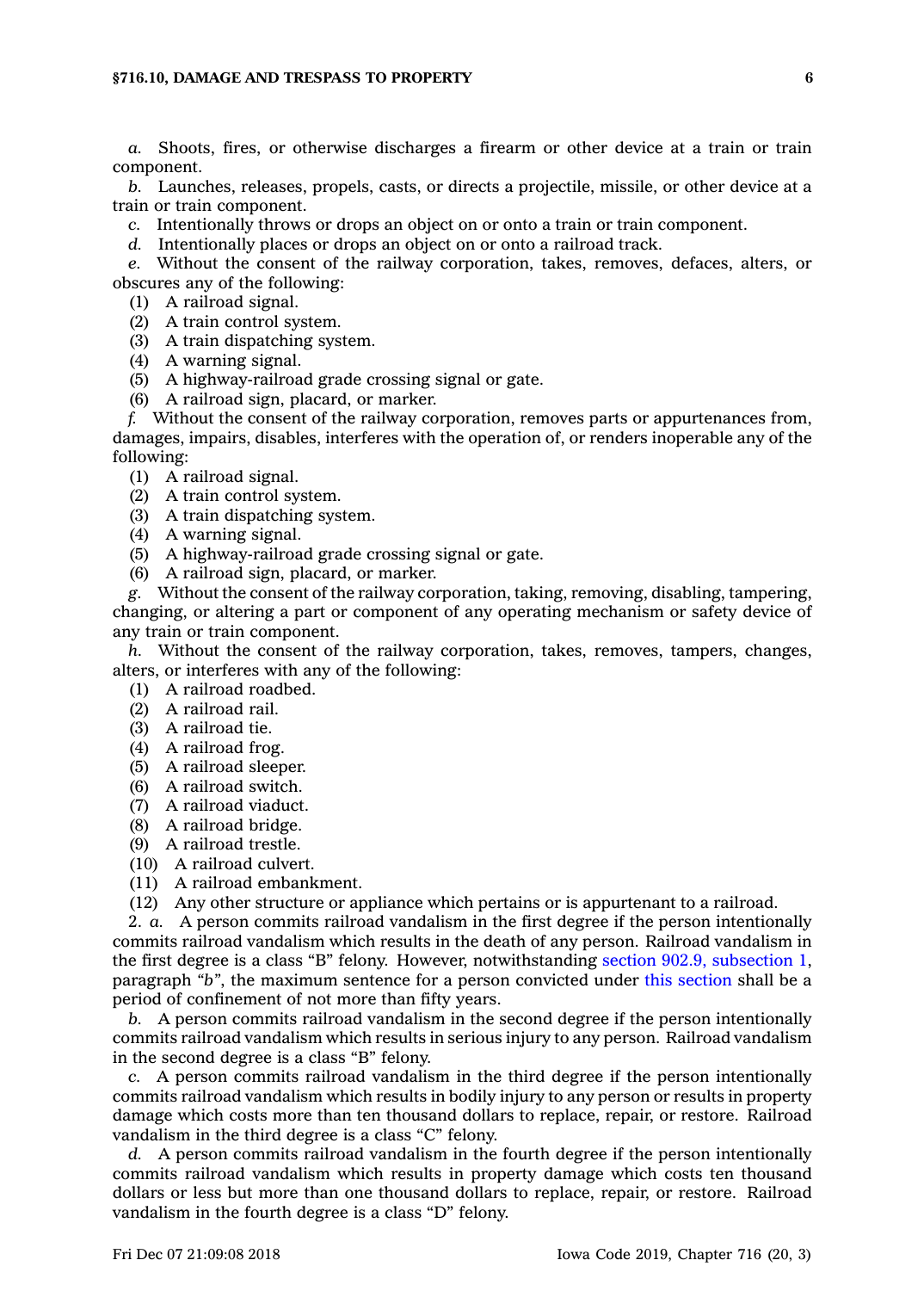*e.* A person commits railroad vandalism in the fifth degree if the person intentionally commits railroad vandalism which results in property damage which costs more than five hundred dollars but does not exceed one thousand dollars to replace, repair, or restore. Railroad vandalism in the fifth degree is an aggravated misdemeanor.

*f.* A person commits railroad vandalism in the sixth degree if the person intentionally commits railroad vandalism which results in property damage which costs more than one hundred dollars but does not exceed five hundred dollars to replace, repair, or restore. Railroad vandalism in the sixth degree is <sup>a</sup> serious misdemeanor.

*g.* A person commits railroad vandalism in the seventh degree if the person intentionally commits railroad vandalism which results in property damage which costs one hundred dollars or less to replace, repair, or restore. Railroad vandalism in the seventh degree is <sup>a</sup> simple misdemeanor.

3. For purposes of this [section](https://www.legis.iowa.gov/docs/code/716.10.pdf):

*a. "Railway corporation"* means <sup>a</sup> corporation, company, or person owning, leasing, or operating any railroad in whole or in part within the state.

*b. "Train"* means <sup>a</sup> series of two or more train components which are coupled together in <sup>a</sup> line.

*c. "Train component"* means any locomotive, engine, tender, railroad car, passenger car, freight car, box car, tank car, hopper car, flatbed, container, work equipment, rail-mounted equipment, or any other railroad rolling stock.

98 Acts, ch [1067,](https://www.legis.iowa.gov/docs/acts/98/CH1067.pdf) §4; 2013 [Acts,](https://www.legis.iowa.gov/docs/acts/2013/CH0030.pdf) ch 30, §251; 2013 [Acts,](https://www.legis.iowa.gov/docs/acts/2013/CH0090.pdf) ch 90, §196

## **716.11 Critical infrastructure sabotage — definitions.**

Solely for purposes of this [section](https://www.legis.iowa.gov/docs/code/716.11.pdf) and section [716.12](https://www.legis.iowa.gov/docs/code/716.12.pdf), unless the context otherwise requires: 1. *"Critical infrastructure"* means any of the following:

*a.* An electrical power generating, transmission, or delivery system.

*b.* A gas, oil, petroleum, refined petroleum product, renewable fuel, or chemical critical generation, storage, transportation, or delivery system.

*c.* A telecommunications or broadband generation, transmission, or delivery system.

*d.* A wastewater treatment, collection, or delivery system.

*e.* A water supply treatment, collection, storage, or delivery system.

*f.* Any land, building, conveyance, or other temporary or permanent structure whether publicly or privately owned, that contains, houses, supports, or is appurtenant to any critical infrastructure as described in paragraphs *"a"* through *"e"* of this [subsection](https://www.legis.iowa.gov/docs/code/716.11.pdf).

2. *"Critical infrastructure sabotage"* means an unauthorized and overt act intended to cause and having the means to cause, and in substantial furtherance of causing, <sup>a</sup> substantial and widespread interruption or impairment of <sup>a</sup> fundamental service rendered by the critical infrastructure. However, *"critical infrastructure sabotage"* does not include an accidental interruption or impairment of service to the critical infrastructure caused by <sup>a</sup> person in the performance of the person's work duties or caused by <sup>a</sup> person's lawful activity. In addition, *"critical infrastructure sabotage"* does not include any condition or activity related to the production of farm products as defined in section [554.9102](https://www.legis.iowa.gov/docs/code/554.9102.pdf), including but not limited to the discharge of agricultural stormwater; the construction or use of soil or water quality conservation practices or structures; the preparation of agricultural land and the raising, harvesting, drying, or storage of agricultural crops; the application of fertilizer as defined in [section](https://www.legis.iowa.gov/docs/code/200.3.pdf) 200.3, pesticides as defined in [section](https://www.legis.iowa.gov/docs/code/206.2.pdf) 206.2, or manure as defined in [section](https://www.legis.iowa.gov/docs/code/459.102.pdf) [459.102](https://www.legis.iowa.gov/docs/code/459.102.pdf); the installation and use of agricultural drainage tile and systems; the construction, operation, or management of an animal feeding operation as defined in section [459.102](https://www.legis.iowa.gov/docs/code/459.102.pdf); and the care, feeding, or watering of livestock.

3. *"System"* means <sup>a</sup> set of connected or interdependent real, physical, personal, or electronic or computer-based property that operates as <sup>a</sup> whole to provide <sup>a</sup> service. *"System"* also includes any real, physical, electronic, or computer implement that may control or monitor any component of the system.

2018 Acts, ch [1120,](https://www.legis.iowa.gov/docs/acts/2018/CH1120.pdf) §1; 2018 Acts, ch [1172,](https://www.legis.iowa.gov/docs/acts/2018/CH1172.pdf) §36 NEW section